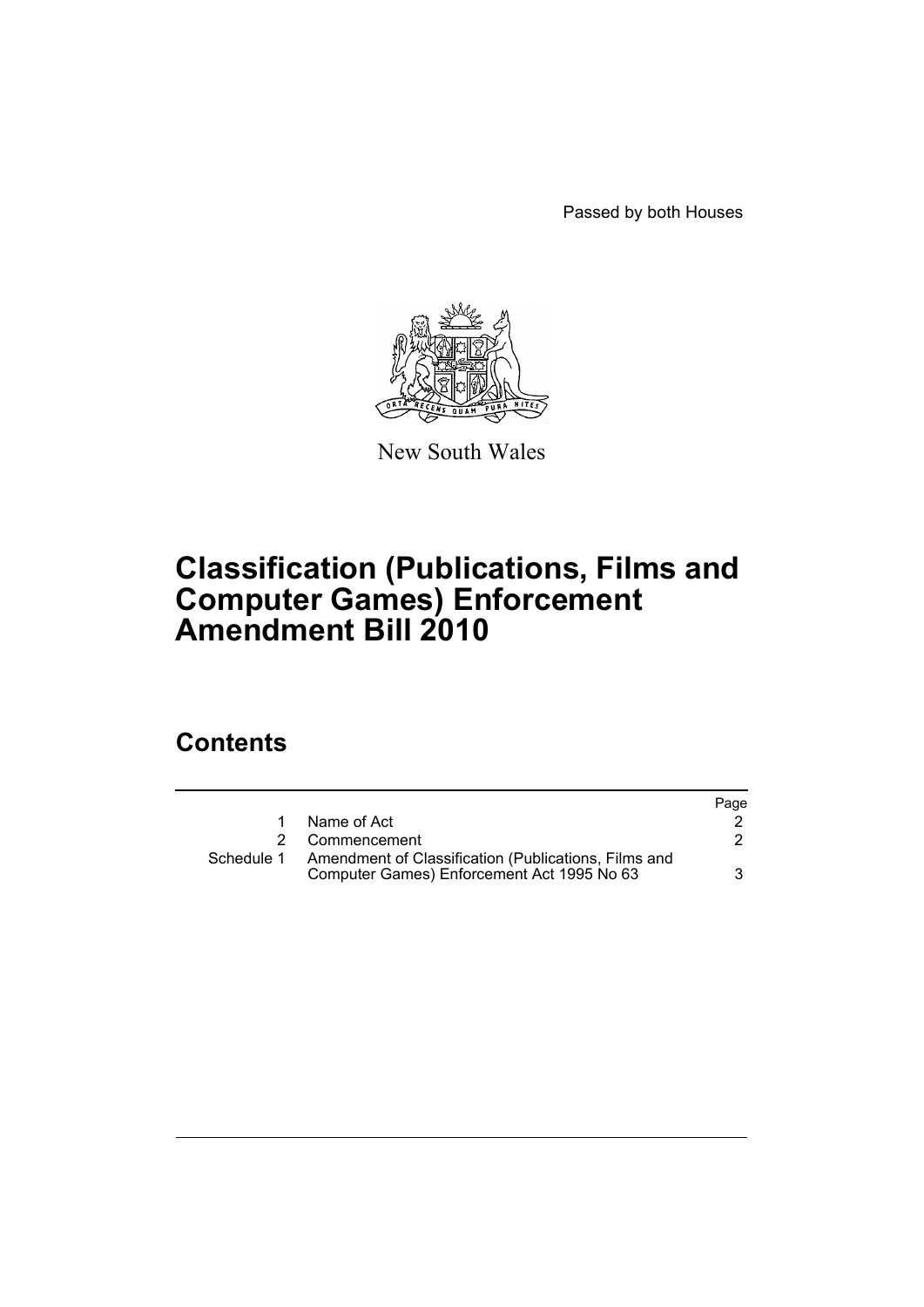*I certify that this public bill, which originated in the Legislative Assembly, has finally passed the Legislative Council and the Legislative Assembly of New South Wales.*

> *Clerk of the Legislative Assembly. Legislative Assembly, Sydney, , 2010*



New South Wales

## **Classification (Publications, Films and Computer Games) Enforcement Amendment Bill 2010**

Act No , 2010

An Act to amend the *Classification (Publications, Films and Computer Games) Enforcement Act 1995* to make further provision for the enforcement of the classification scheme for publications, films and computer games; and for other purposes.

*I have examined this bill and find it to correspond in all respects with the bill as finally passed by both Houses.*

*Assistant Speaker of the Legislative Assembly.*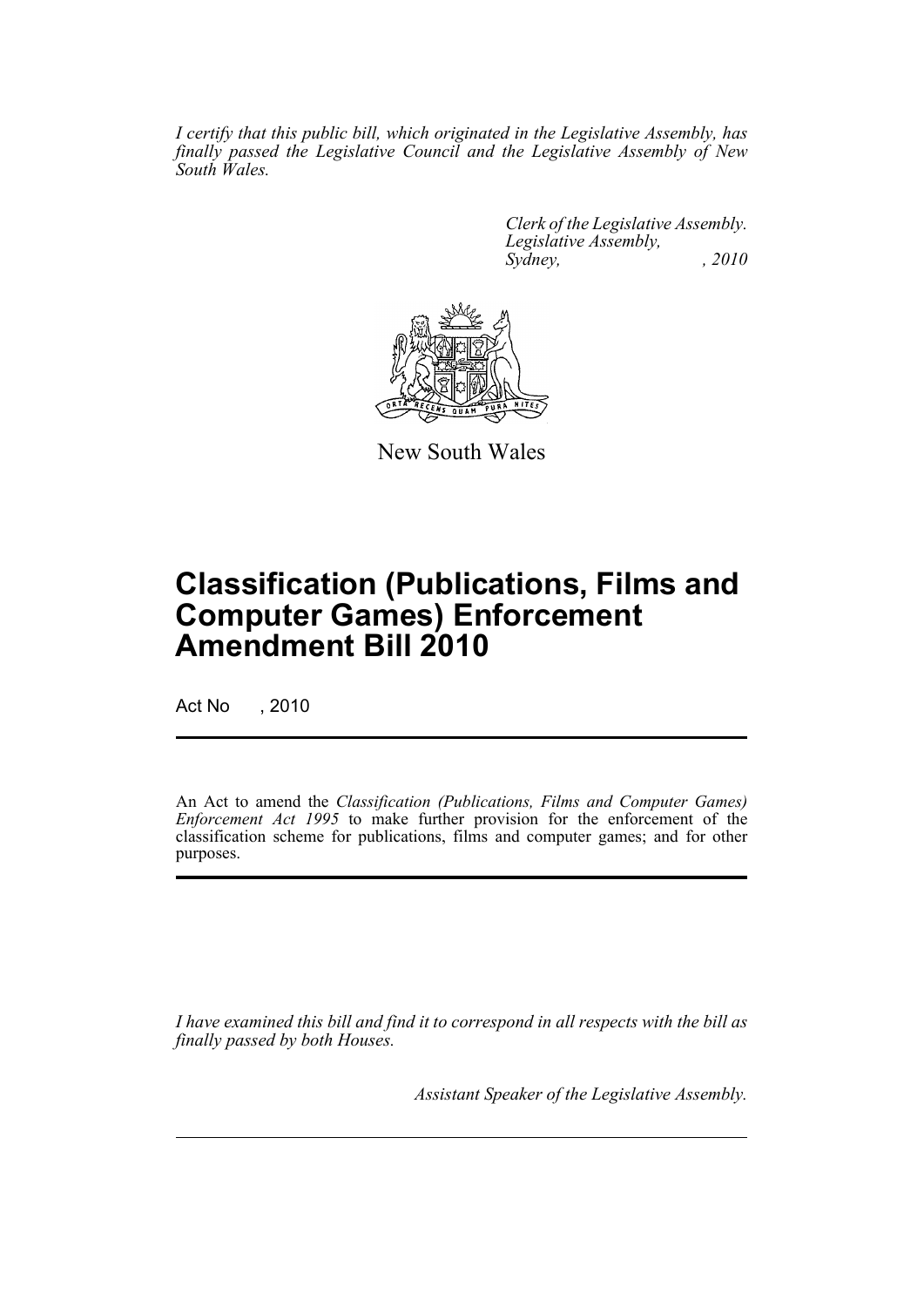#### <span id="page-2-0"></span>**The Legislature of New South Wales enacts:**

#### **1 Name of Act**

This Act is the *Classification (Publications, Films and Computer Games) Enforcement Amendment Act 2010*.

#### <span id="page-2-1"></span>**2 Commencement**

This Act commences on the date of assent to this Act.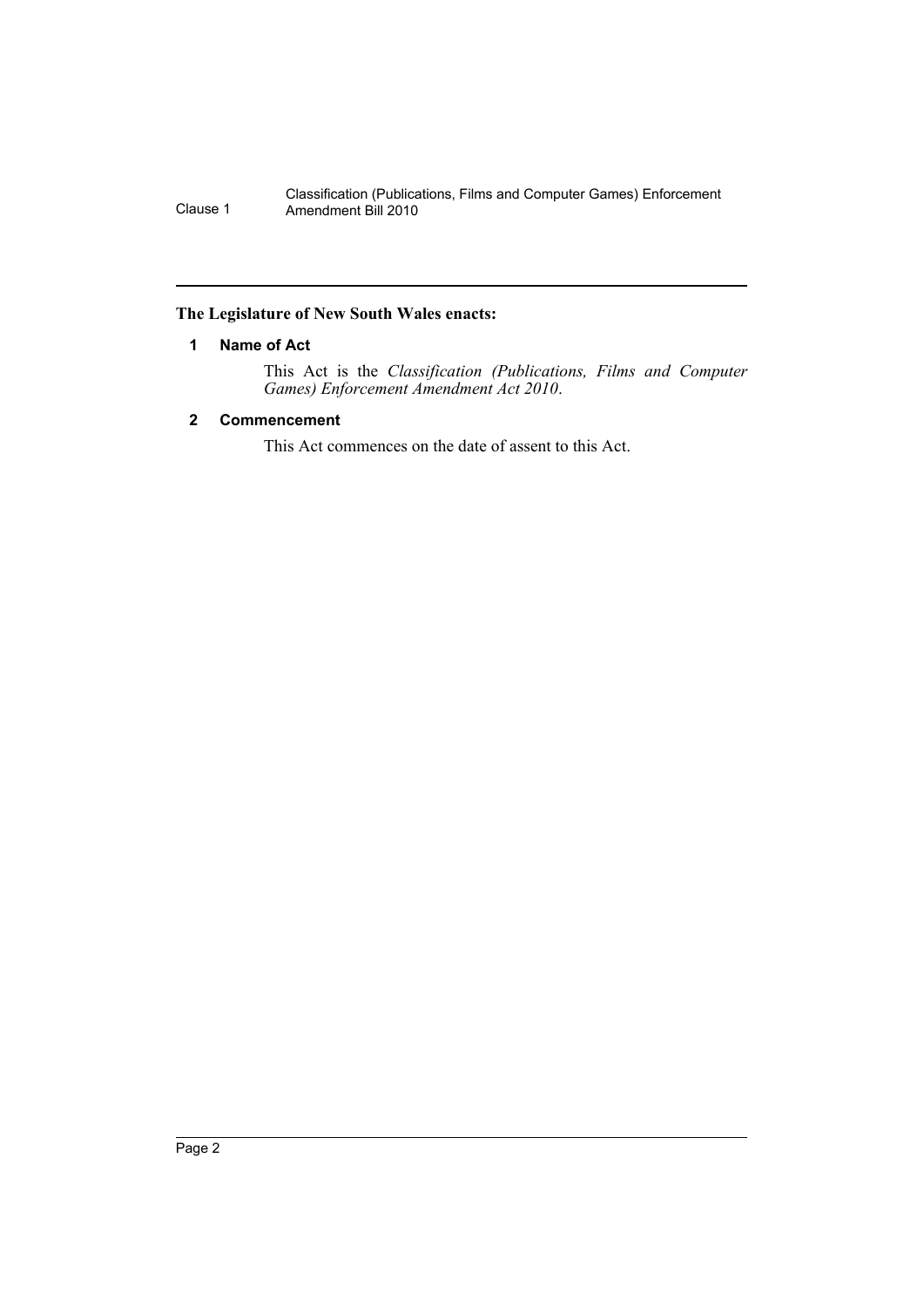Amendment of Classification (Publications, Films and Computer Games) Enforcement Act 1995 No 63 Schedule 1

### <span id="page-3-0"></span>**Schedule 1 Amendment of Classification (Publications, Films and Computer Games) Enforcement Act 1995 No 63**

#### **[1] Section 4 Definitions**

Omit the definition of *submittable publication* from section 4 (1).

Insert instead:

*submittable publication* has the same meaning as in the Commonwealth Act, and includes a publication called in by the Director under:

- (a) section 46 of this Act, or
- (b) a provision of an Act of another State or a Territory that corresponds to that section.

#### **[2] Section 40 Advertisements with feature films**

Omit section 40 (1) and (2). Insert instead:

(1) A person must not, during a program for the exhibition of a classified film (*the feature film*), publicly exhibit an advertisement for another film or a computer game unless the advertised film or advertised computer game has the same classification as (or has a lower classification than) the feature film.

Maximum penalty: 50 penalty units for an individual, 100 penalty units for a corporation.

(2) A person must not sell a film that contains a classified film (*the feature film*) and an advertisement for another film or a computer game unless the advertised film or advertised computer game has the same classification as (or has a lower classification than) the feature film.

Maximum penalty: 50 penalty units for an individual, 100 penalty units for a corporation.

#### **[3] Section 40 (3)**

Omit "film".

#### **[4] Section 41 Advertisements with computer games**

Omit section 41 (1). Insert instead:

(1) A person must not sell, or publicly demonstrate, a computer game that contains a classified computer game (*the main computer game*) and an advertisement for another computer game or a film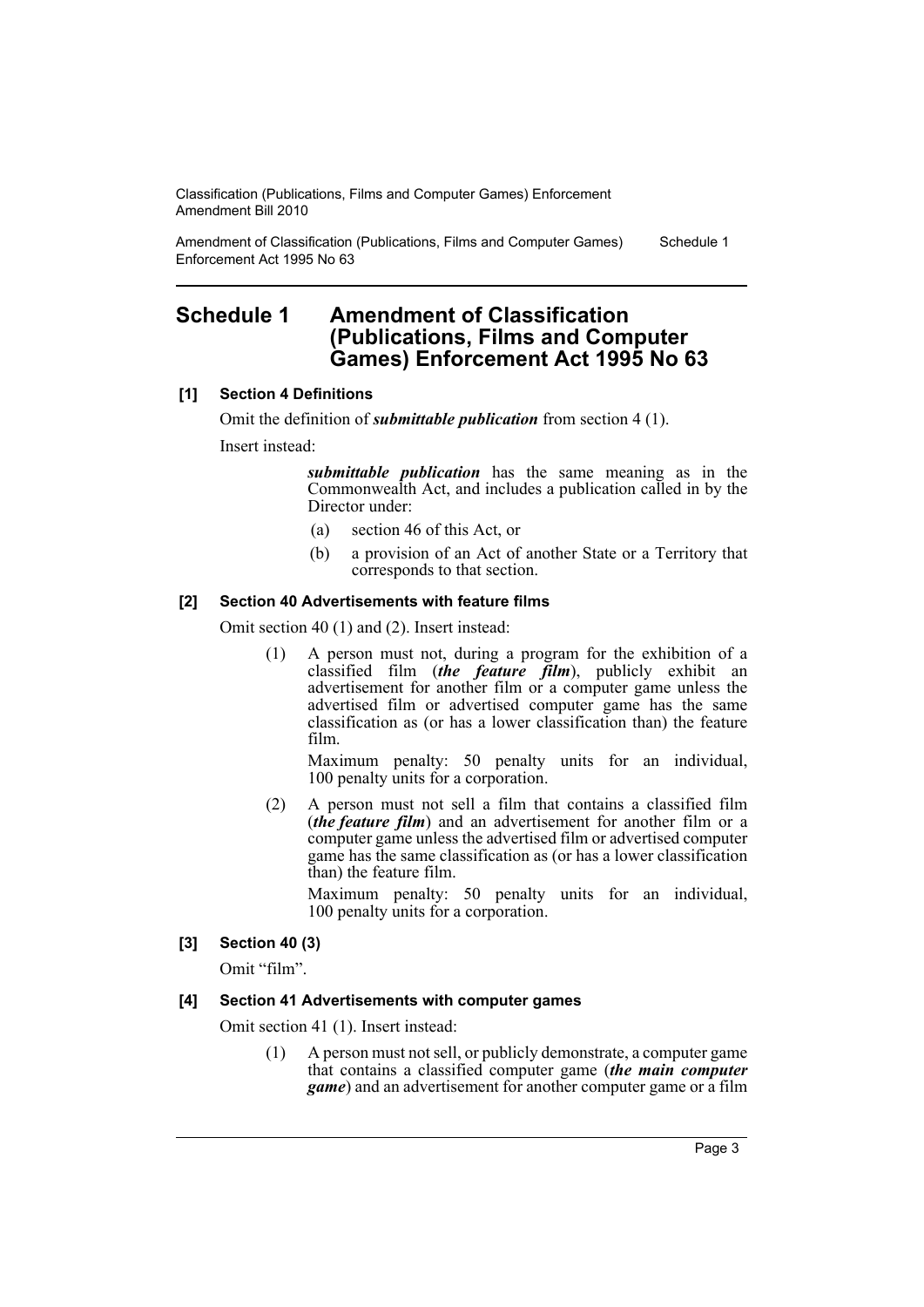Schedule 1 Amendment of Classification (Publications, Films and Computer Games) Enforcement Act 1995 No 63

> unless the advertised game or advertised film has the same classification as (or has a lower classification than) the main computer game.

> Maximum penalty: 50 penalty units for an individual, 100 penalty units for a corporation.

#### **[5] Section 41 (2)**

Omit the subsection. Insert instead:

- (2) The hierarchy of classification is as follows:
	- (a) G is a lower classification than PG, M, MA  $15+$  or R  $18+$ ,
	- (b) PG is a lower classification than M, MA  $15+$  or R  $18+$ ,
	- (c) M is a lower classification than MA  $15+$  or R  $18+$ ,
	- (d) MA 15+ is a lower classification than R  $18+$ .

**Note.** The highest classification for computer games under the National Classification Code is MA 15+. The highest classification for films under that Code is R 18+.

#### **[6] Section 58 Evidence**

Omit "section 87 of" from section 58 (1).

#### **[7] Section 58A**

Insert after section 58:

#### **58A Proof of classification by agreement**

- (1) Subject to subsection (2), if a person is charged with an offence under this Act, the prosecution may, prior to the trial, give the accused a notice:
	- (a) setting out:
		- (i) the title or apparent title (if any) of the publication, film or computer game, and
		- (ii) particulars of the offence in relation to which the notice is served, and
	- (b) stating that the accused is entitled to view the publication, film or computer game, and
	- (c) inviting the accused to indicate, by completing and signing a statement to that effect set out in the notice and returning the notice to an address set out in the notice, that the accused agrees that, on a specified date, the publication, film or computer game:
		- (i) was classified at the specified classification, or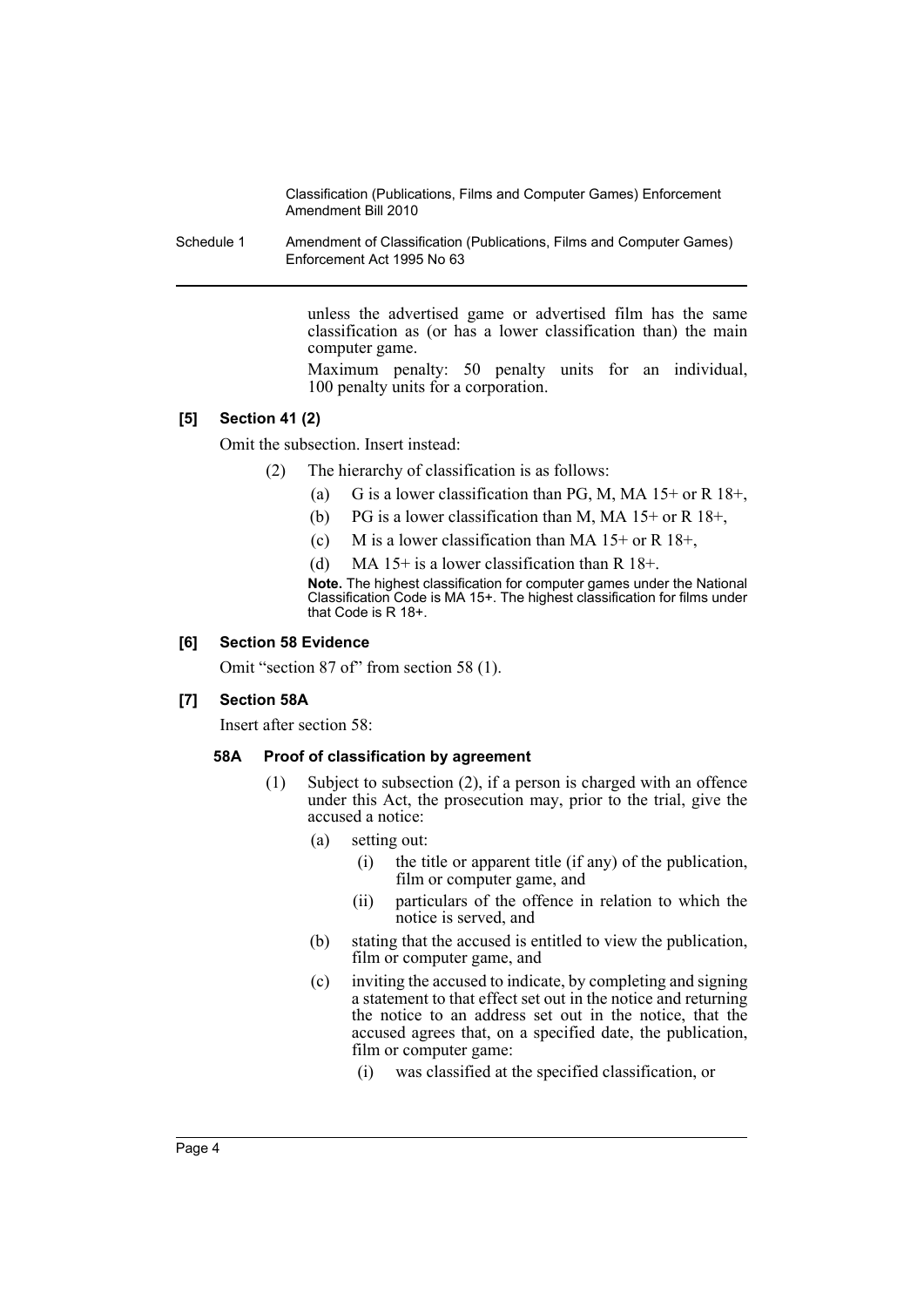Amendment of Classification (Publications, Films and Computer Games) Enforcement Act 1995 No 63 Schedule 1

- (ii) was unclassified but would, if classified, have been of the specified classification,
- as the case may require, and
- (d) stating that if the accused does not indicate his or her agreement in accordance with paragraph (c) within the period specified in the notice (being not less than the prescribed period), the accused will, if found guilty of the offence specified in the notice, be liable to pay an amount equal to:
	- (i) if the offence in relation to which the notice is served involves an allegation that, on a specified date, a publication, film or computer game was unclassified but would, if classified, have been of a particular classification—the fee for classification of the publication, film or computer game, or
	- (ii) if the offence in relation to which the notice is served involves an allegation that, on a specified date, a publication, film or computer game was classified at a particular classification—the fee for obtaining a certificate of a kind described in section 58 specifying the classification of the publication, film or computer game at that date.
- (2) This section does not apply where the offence with which a person is charged involves an allegation that a publication, film or computer game was unclassified but would, if classified, be classified at a classification other than X 18+ or RC.
- (3) A person served with a notice under this section must, on making a written request to the prosecution within 14 days from the date of service of the notice, be allowed to view the publication, film or computer game the subject of the notice at a time and place fixed by the prosecution.
- (4) In proceedings for an offence under this Act, a notice under this section containing a statement, completed and signed by the accused, that the accused agrees that, on a specified date, the publication, film or computer game:
	- (a) was classified at the specified classification, or
	- (b) was unclassified but would, if classified, have been of a specified classification,

is evidence of, and in the absence of evidence to the contrary is proof of, the matter agreed.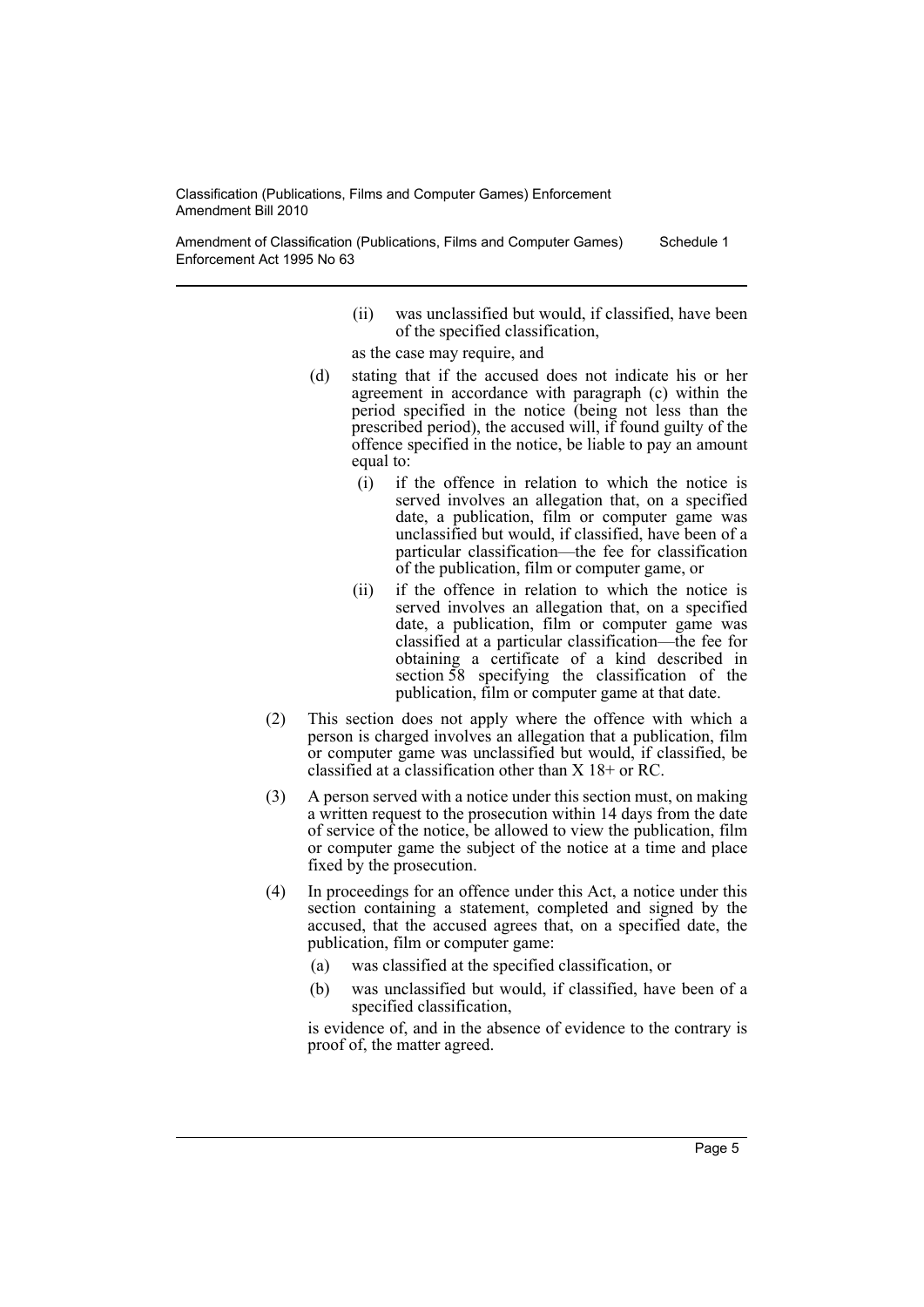- Schedule 1 Amendment of Classification (Publications, Films and Computer Games) Enforcement Act 1995 No 63
	- (5) If:
		- (a) a person served with a notice under this section does not deliver the notice, duly completed and signed, to the address specified in the notice within the period specified in the notice, and
		- (b) the person is found guilty of the offence specified in the notice,

the prosecution is entitled, on application to the court making the finding of guilt, to recover from the person an amount equal to the fee described in the notice.

- (6) In proceedings in which an application referred to in subsection (5) is made, a certificate signed or purporting to be signed by the Commissioner of Police and stating that:
	- (a) a person was served with a notice set out in the certificate and did not return the notice, duly completed and signed, to the address specified in the notice within the period specified in the notice, and
	- (b) a specified amount was paid as the fee described in the notice,

is evidence of, and in the absence of evidence to the contrary is proof of, the facts stated in the certificate.

- (7) If:
	- (a) a notice is served under this section in relation to an offence involving an allegation that a publication, film or computer game was unclassified but would, if classified, have been of a specified classification, and
	- (b) the person served with the notice does not return the notice, duly completed and signed, to the address specified in the notice within the period specified in the notice, and
	- (c) the publication, film or computer game is subsequently classified at a higher classification than the classification specified in the notice,

this section applies as if the notice had specified that higher classification.

(8) In this section, *prescribed period* means 14 days from the date of service of the notice or, if the person served with the notice requests that he or she be allowed to view the publication, film or computer game the subject of the notice, 14 days from the time fixed by the prosecution for the viewing.